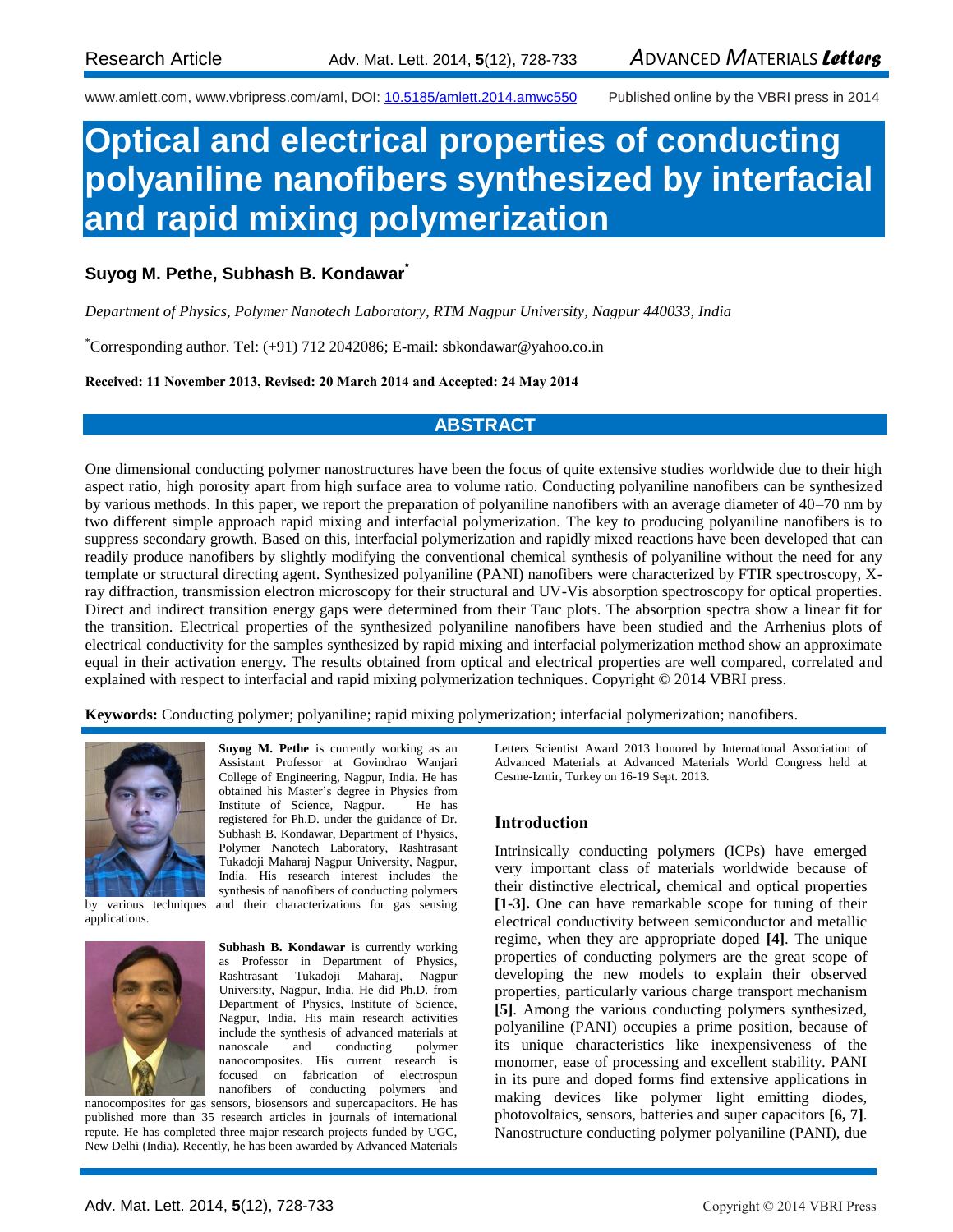to its high surface area, controllable conductivity, color responses with acid/base (doped/undoped) conditions, good environmental stability, and ease of preparation, has been widely studied for potential applications in the electric, optical, biologic, and sensor fields. In the past few years, several novel methodologies have been developed for the preparation of nanostructure PANI in the form of nanowires, nanofibers, and nanotubules **[8, 9]**. Among different dimensional nanostructure, one dimensional nanostructure PANI have been the focus of quite extensive studies worldwide due to their high aspect ratio, high porosity apart from high surface area to volume ratio. **[10].**  Properties of PANI Nanofibers have attracted even more interest due to which that make them possibly suitable for applications as sensors **[11]**, batteries **[12]**, molecular electronic devices **[13]** and separation membranes. There are Different methods used to fabricate polyaniline nanofibers include hard templates, soft templates **[14]**, seeding, interfacial polymerization, rapidly mixing **[15]**, and electrospinning **[16].** Epstein et al found dilute polymerization of aniline is favorable for production of nanofibrous structures [**17**]. The preparation of PANI nanofibers received great development owing to the excellent work by Huang and Kaner et al [**18**-**21**]. They found that PANI naturally forms nanofibrillar morphology. The key to forming nanofibers is to suppress secondary growth that results in the agglomerated particles found in conventional PANI synthesis. In order to obtain pure PANI nanofibers, the secondary growth of the initially formed nanofibers must be suppressed and this can be achieved by two effective methods to suppress the secondary growth of the nanofibers, i.e., interfacial polymerization and rapidly mixing reaction.

Therefore, we have used these methods to prepare PANI nanofibers. In this paper, we report PANI nanofibers prepared by interfacial polymerization and rapidly mixing reaction and mainly focused on the systematic optical and thermal band gap studies along with the comparative study of structural properties of PANI nanofibers by FTIR spectroscopy, X-ray diffraction and transmission electron microscopy.

#### **Experimental**

#### *Materials*

All the chemicals including aniline (99.5%), hydrochloric acid (99.5%) and ammonium persulfate (APS) (99.5%) were purchased from Sigma-Aldrich and used as received except aniline which was purified through distillation under reduced pressure and stored refrigerated before use. In the study of interfacial polymerization*,* the reaction was placed in a heterogeneous biphasic system in which, toluene  $(C_6H_5CH_3)$  (99.5%) was employed as one of the immiscible phases. De-ionized water was used for the preparation and dilution of solutions.

#### *Methods*

X-ray diffraction (XRD) was carried on Philips PW1710 automatic X-ray diffractometer with Cu-Kα radiation  $(\lambda=1.5404\text{\AA})$ , with a scanning speed of 10° min<sup>-1</sup>. FTIR spectra were performed on Shimatzu FTIR-8101A

Spectrophotometer in the wavelength range of 400– 4000cm−1. Transmission electron microscope images were obtained using PHILIPS-CM200 TEM with resolution 2.4Å. The optical absorption spectra were carried out using UV-1800 double beam UV-VIS spectrophotometer. The electrical conductivity of the compressed pellets of PANI nanofibers was determined by four probe resistivity technique. The pellets were prepared with the help of hydraulic press (Kimaya Engineers, India) by applying a pressure of 5000 kg/cm<sup>2</sup>.

#### *Synthesis of PANI nanofibers by interfacial polymerization*

The reaction was placed in a heterogeneous biphasic system, where the polymerization occurs primarily at the interface. Since the as-made PANI product was synthesized in its hydrophilic emeraldine salt form, it diffuses away from the reactive interface into the water layer. This made more reaction sites available at the interface and avoids further overgrowth. In a typical process, 1.86 g (3.2 mmol) of aniline was dissolved in 100 ml of organic solvent as toluene in a beaker so as to form organic phase and 4.56 g (0.8 mmol) of Ammonium per sulfate (APS) in 100 ml of hydrochloric acid (1.0 M) in another beaker so as to form aqueous phase. Then the organic phase was carefully added along the side of beaker to the aqueous phase to produce a clear interface of aqueous–organic solutions. As the reaction proceeds, the color of the organic phase becomes darker and finally stops changing, indicating reaction completion. An overnight reaction time is generally sufficient. Upon completion we had vials with toluene organic solvent of polyaniline nanofibers. The synthesis of polyaniline at low temperature (avoid  $0^{\circ}$  C) favors the formation of longer chains length (and hence, high molecular weight), under this conditions a less amount of structural defect in the polymer can be expected. The dark green precipitate resulting from the polymerization reaction had washed repeatedly with dilute HCl solution and deionized water until the filtrate became transparent. This precipitate was then dried in vacuum oven at 60° C for 24 hours. Solid sample was powdered in a mortar and finally compressed to form pellets.

#### *Synthesis of PANI nanofibers by rapid mixing polymerization*

The nanofibers form of polyaniline was obtained by the chemical oxidative polymerization process in a rapidly mixed reaction. In this method when the reaction was started, the initiator molecules were consumed rapidly during polymerization and depleted after nanofibers formation. Therefore, the overgrowth of polyaniline was suppressed due to lack of initiator molecules. In a typical process, aniline (0.5M) was dissolved in 100 ml of 1M HCl to form aniline solution and then APS (0.5M) was dissolved in 100 ml of 1M HCl to form oxidant solution. The oxidant solution was then quickly poured into the aniline solution at room temperature followed by immediately magnetic stirring (stirring speed: 500 rpm) for 2 hour. Polymerization can be observed when green color of PANI emeraldine salt became visible. The stirring was stoped after 2 hour and left undisturbed to react overnight.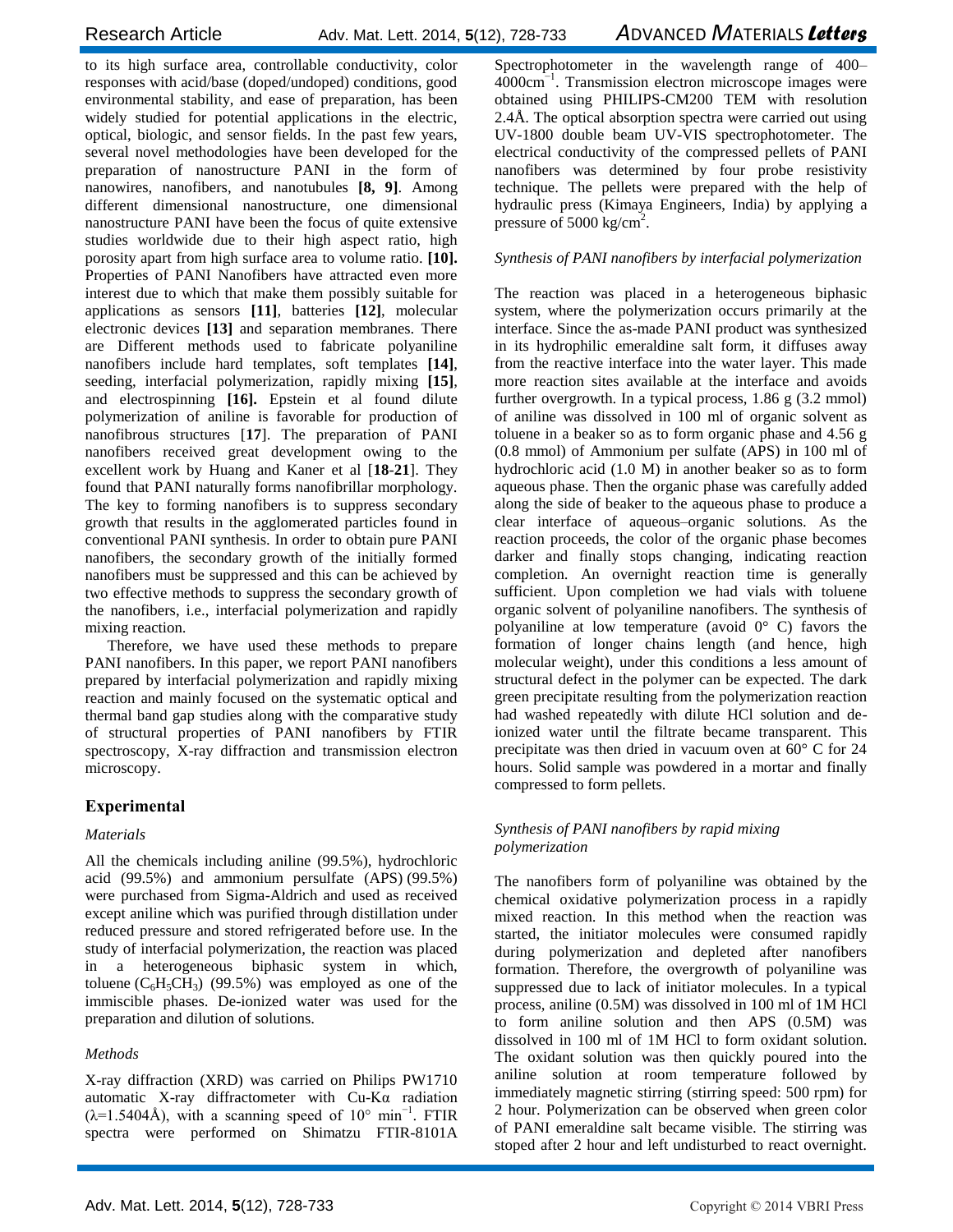After completion of the reaction the polymer was separated and washed with distilled water and hydrochloric acid several times until the filtrate was colorless. This precipitate was then dried in vacuum oven at 60° C for 24 hours. Solid sample was powdered in a mortar and finally compressed to form pellets.

#### **Results and discussion**

**Fig. 1** shows the FTIR spectra of polyaniline nanofibers synthesized by interfacial polymerization (I-PANI) and rapid polymerization (R-PANI). The vibration band around  $3300 \text{ cm}^{-1}$  is attributed to the N-H stretching vibrations. The band at  $1610 \text{ cm}^{-1}$  is a signature of the N-H bending vibration of PANI present in both the samples. The strong band observed at  $1140 \text{ cm}^{-1}$  and the band at  $1200 \text{ cm}^{-1}$  are due to the C-C stretching and C-C twisting of the alkyl chain. The C-Cl stretching vibration observed around 600 cm-1 confirms the fact that the PANI nanofibers are in doped states. The peaks at  $1400$  and  $1460$  cm<sup>-1</sup> are assigned to the C=C stretching vibrations of the benzenoid and quinoid units of PANI, respectively **[22, 23].** All the above observed characteristics bands confirmed the formation of PANI.



**Fig. 1**. FTIR spectra of I-PANI and R-PANI nanofibres.

**Fig. 2 (a)** and **(b)** show the TEM images of polyaniline nanofibers synthesized by interfacial polymerization (I-PANI) and rapid polymerization (R-PANI) respectively. The uniform nanofibers morphology can be observed with the length in microns and diameter in the range of 40-70 nm. The average diameter of I- PANI and R-PANI nanofibers was found to be 70 nm and 40 nm respectively.

The XRD pattern of the polymer generally differs because of uncertainty in the polymeric chains. It depends on the synthetic routes, solvent and ionized state **[24]**. **Fig. 3** shows the XRD pattern of polyaniline nanofibers synthesized by interfacial polymerization (I-PANI) and rapid polymerization (R-PANI). The pattern shows sharp and well defined peaks, which indicate semi-crystalline nature of both the PANI nanofibers. The diffraction pattern for I-PANI nanofibers shows the peaks at  $2\theta = 19.05^{\circ}$ , 17.86º, 32.26º and 25.75º indicating more crystalline due to size effect as compared to that of R-PANI for which the peaks observed at  $2\theta = 20.24^{\circ}$  and  $22.53^{\circ}$  supports the

results of TEM images. The plains of benzinoid and quinoid rings of PANI chain are responsible for crystalline structure **[21].** The average diameter of the synthesized PANI nanofibers was found to be 60 nm and 30 nm for I-PANI and R-PANI respectively determined by using Scherer formula **[23]**, quite consistent with TEM results of I-PANI and R-PANI.



**Fig. 2.** TEM images of (a) I-PANI and (b) R-PANI nanofibers.



**Fig. 3.** XRD pattern of (a) I-PANI (b) R-PANI nanofibers.

**Fig. 4** demonstrates UV – visible absorption spectra of I-PANI and R-PANI nanofibers. The peak in wavelength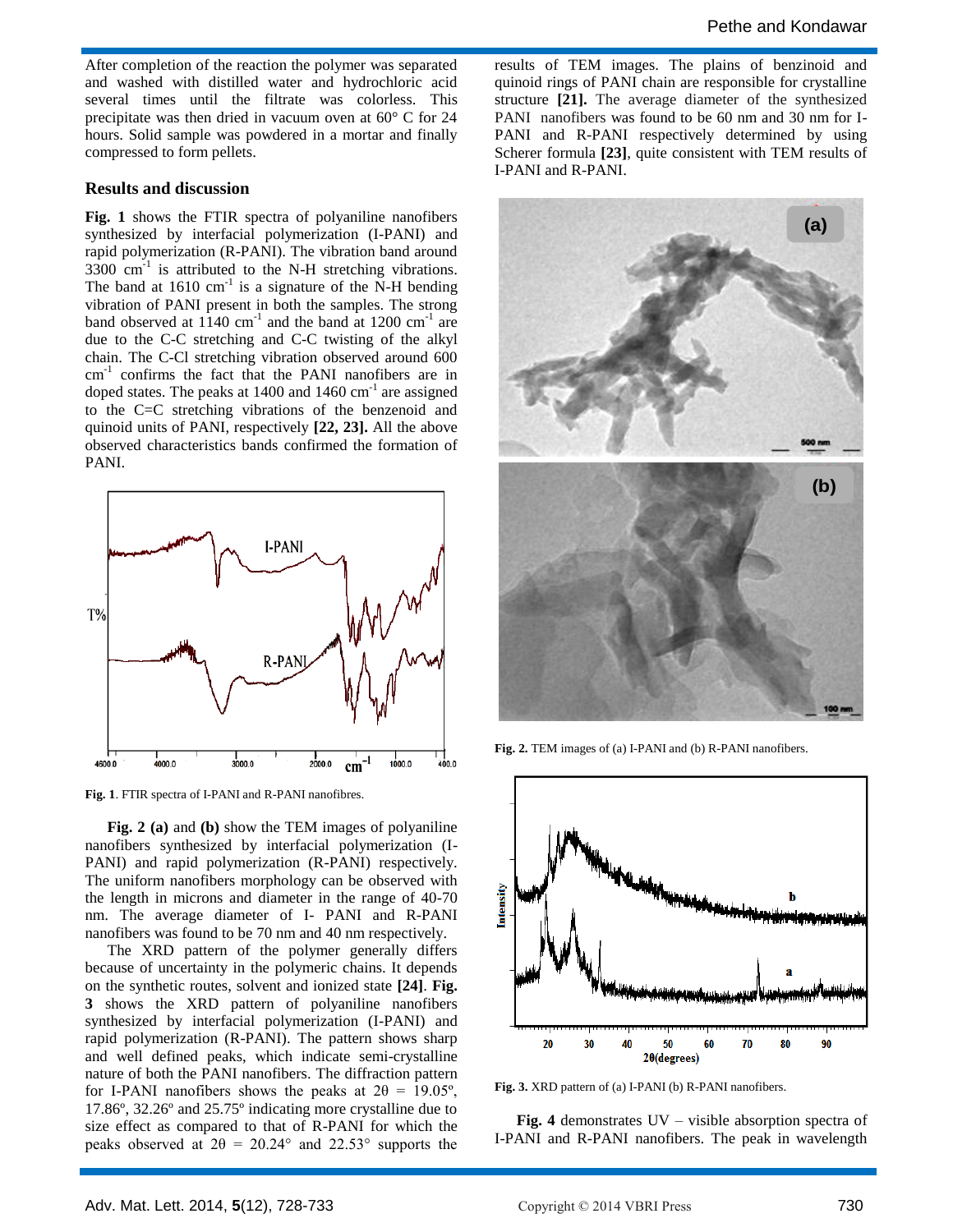Research ArticleAdv. Mat. Lett. 2014, **5**(12), 728-733 *A*DVANCED *M*ATERIALS *Letters*

range 306-324 nm is due to the π-π<sup>\*</sup> transition of benzenoid ring of PANI **[25]**. The peak at 402-420 nm is attributed to the protonation of PANI (polaron -  $\pi^*$ ), indicative of the conducting state **[13]** and the peak in wavelength range 828-835 nm is due to  $\pi$  - polaron transition. The peak at 320 nm is due to the  $\pi - \pi^*$  transition which is related to the extent of conjugation between the adjacent phenylene rings in the polymeric chain. These peaks have been assigned to transition from valance band to conduction band at 320 nm and charge transfer between benzenoid and quinonoid rings due to free nonbonding electrons that can absorb relatively low energy radiation and these are well agreed with the results of Yang et al **[25]** and Jing et al **[26]**. The valance band or highest occupied molecular orbital (HOMO) and lowest unoccupied molecular orbital (LUMO) bands are separated by an energy gap is called band gap which is of fundamental important, because the energy gap determines the electrical conductivity and optical absorption character of the polyaniline.



**Fig. 4.** UV-Vis spectra of I-PANI and R-PANI nanofibers.

The photon absorption in many amorphous materials is found to obey the Tauc relation **[25]**, which is of the form

 $ahv = B(hv - E_g)^n$ 

Where,  $\alpha$  is the absorption coefficient,  $h\nu$  is the photon energy, *B* is the band gap tailing parameter, *Eg* is a characteristic energy which is termed as optical band gap and *n* is the transition probability index, which has discrete values  $\mathbf{n} = 1/2$ ,  $3/2$ , 2 and 3 for direct allowed, direct forbidden, indirect allowed and indirect forbidden electronic transitions, respectively **[13]**. The absorption coefficient  $(a)$ , at the corresponding wavelengths is calculated using the Beer–lambert's relation.

 $\alpha = \frac{2.303A}{l}$ 

Where, *l* is the path length and *A* is the absorbance **[27].**

The index  $\mathbf{n} = 1/2$  represents the direct allowed transition energy gap. To determine the direct transition

energy gaps, plot of  $(ahv)^2$  versus **hv** is linear function existence of direct allowed band transition in PANI samples. Extrapolating of linear dependence of the relation to abscissa yields the corresponding direct allowed band gap. The value of the optical direct transition energies are 2.54 eV and 2.85 eV for I-PANI and R-PANI respectively obtained from **Fig.** 5(**a**, **b**) and this is due to  $\pi-\pi^*$ transition from valance band to conduction band nearly at 330 nm and the formation of polaron approximately at 830 nm. In order to determine the indirect transition energy gap, plots of *(αhν) 1/2* as a function of photon energy versus *hν* was plotted and shown in **Fig. 5** (**c**, **d**). The linear portion of the plots at the absorption edge confirms that the material has an indirect optical band gap **[28].** The intercept of these curves on the photon energy axis gives the indirect transition energy gap. The value of the optical indirect transition energies was found to be 1.25 eV and 1.69 eV for I-PANI and R-PANI respectively.



**Fig. 5.** Direct allowed transition energy of (a) I-PANI and (b) R-PANI. Indirect allowed transition energies of (c) I-PANI and (d) R-PANI.

The measurement of dc conductivity was accomplished through use of the four probe technique. I-V characteristics of doped PANI were recorded at room temperature and are found to be linear; the values of electrical conductivity at room temperature of doped I-PANI and R-PANI nanofibers were found to be 0.993 and 2.25 (**S**/cm) respectively. **Fig. 6** shows thermal dependence dc electrical conductivity  $(\sigma)$  of I-PANI and R-PANI nanofiber respectively. We observed that the temperature dependence for each polymer behaves in the usual activated manner indicating semiconducting property. The increase in conductivity with increase in temperature is the characteristic of "thermal activated behavior" **[29]**. The increase in conductivity could be due to increase of efficiency of charge transfer between the polymer chains and the dopant with increase in temperature **[30]**. It is also possible that the thermal curing affects the chain alignment of the polymer, which leads to the increase of conjugation length and brings about the increase of conductivity. There also had to be molecular rearrangement on heating, which made the molecular conformation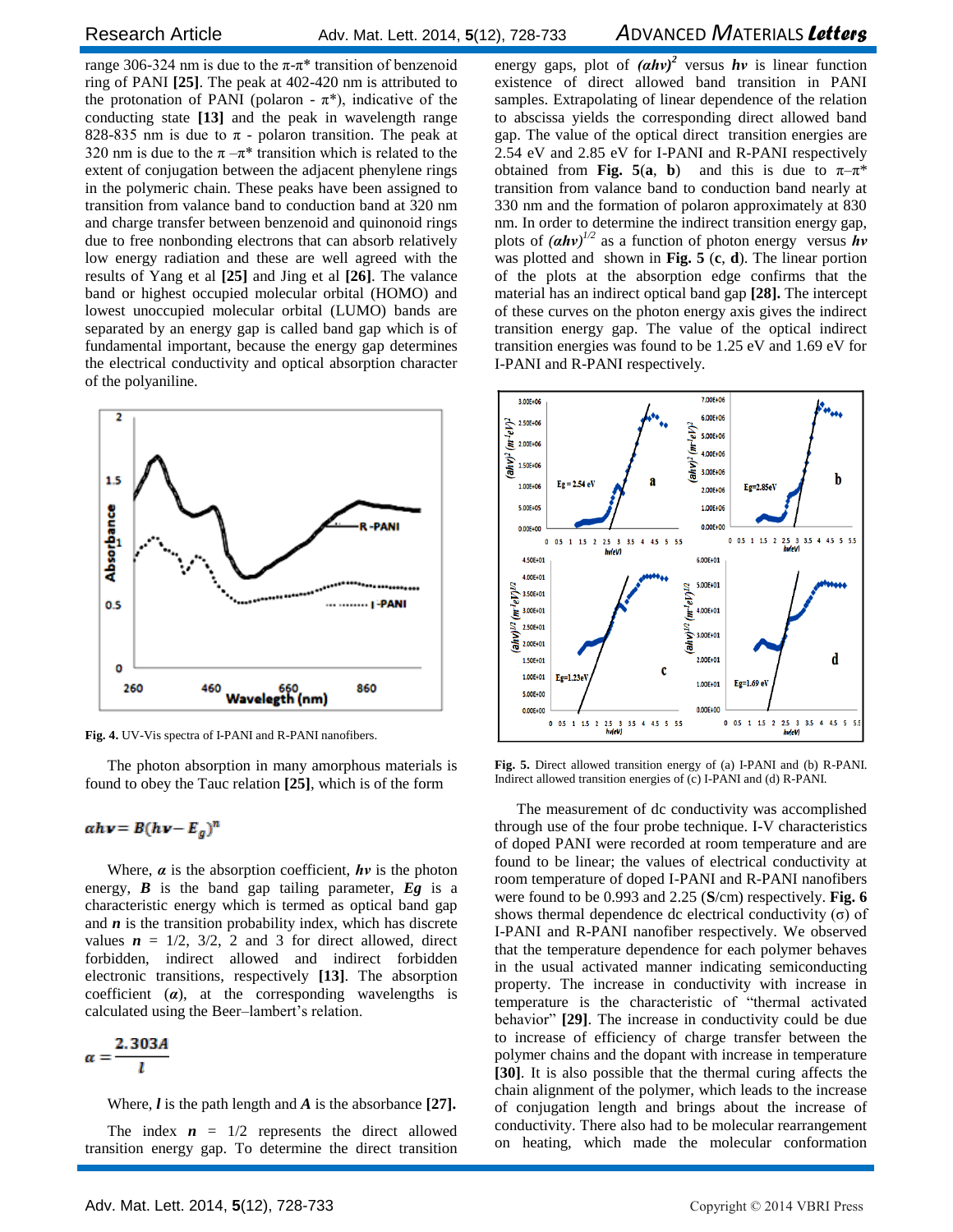favorable for electron delocalization **[31]**. The value of electrical conductivity of the synthesized I-PANI is slightly decreased than that of R-PANI nanofiber. This difference in the values of conductivity is attributed to the effect of toluene on treatment in interfacial polymerization, which shows that organic solvent as toluene in polymerization of aniline using interfacial method is immiscible with water may disturb the polymerization when reaction time is prolonged, which result decrease in conductivity **[32].**



**Fig. 6.** Conductivity of I-PANI and R-PANI nanofibers.

The electrical conductivity in temperature range 300 to 400 K was found to follow the Arrhenius model **[33]**. Plots of  $log(\sigma)$  vs 1/T, gives activation energy for R-PANI and I-PANI, which was found to be 0.099 eV and 0.113 eV respectively. The values did not differ significantly from the activation energy of PANI reported **[34-36].**

#### **Conclusion**

PANI nanofibers have been successfully synthesized by chemical oxidation of aniline using interfacial and rapid methods. The XRD study reveals semi-crystalline nature and TEM results the formation of PANI nanofiber of diameter between  $40 - 70$  nm. Tauc plots used to find direct and indirect transition energies of PANI nanofibers. Arrhenius plot provided activation energy in the range 0.099 – 0.113 eV from their thermally activated behavior. While comparing crystalinity and transition energies of PANI nanofibers, interfacial polymerization technique was found to be good as compared to rapid mixing technique.

#### **Acknowledgements**

The authors gratefully acknowledge UGC, New Delhi (India) for financial assistance provided to carry out this work through major research project file F No.39-540/2010 (SR).

#### **Reference**

- 1. (a) Shukla, S. K.; Vamakshi; Minakshi; Bharadavaja, A.; Shekhar, A.; Tiwari, A.; *Adv. Mat. Lett.* **2012**, *3(5),* 421. **DOI:** 10.5185/amlett.2012.5349 (b) Tiwari, A.; Singh, S.P. *J. Appl. Polym. Sci.* **2008**, *108*, 1169. (c) Tiwari, A.; Sharma, Y.; Hattori, S.; Terada, D.; Sharma, A.K.; Turner, A.P.F.; Kobayashi, H. *Biopolymers*, **2013**, *99*, 334.
- 2. Rahman, M. A.; Kumar, P.; Park, D.; Shim, Y.; *Sensors.* **2008**, *8,* 118.

**DOI:** [10.3390/s8010118](http://dx.doi.org/10.3390/s8010118)

- 3. Gurunathan, K.; Vadivel, A.; Murugan, Marimuthu, R.; Mulik, U.P.; Amalnerkar, D.P.; *Mat .Chem. Phys.***1999**, *61,*173. **DOI:** 10.1016/S0254-0584(99)00081-4
- 4. (a) MacDiarmid, A.G.; *Angew. Chem. Int. Ed.* **2001**, 40, 2581. **DOI:** 10.1002/1521-3773(20010716) (b) *Bioengineered Nanomaterials*, Tiwari, A. Tiwari (Eds.), CRC Press, USA, **2013**.
- 5. Monkman, A.P.; Bloor, D.; Stevens, G.C.; Stevens, J.C.H.; Wilson, P.; *Synthetic Metals*. **1989**, *29*, 277. **DOI:** 10.1016/0379-6779(89)90307-X
- 6. Kondawar, S. B., Acharya, S. A.; Dhakate, S.R.; *Adv. Mat. Lett.* **2011**, *2(5),* 362.  **DOI:** 10.5185/amlett.2011.9107am2011
- 7. Shukla, S.K.; Turner, A.P.F.; Tiwari, A.; *J. Nanosci Nanotechnol.* **2015**, *15(1)*, 3373.
- 8. Kushwah, B.S.; Upadhaya, S.C.; Shukla, S.; Sikarwar, A.S.; Sengar, R.M.S.; Bhadauria, S. *Adv. Mat. Lett.* **2010**, *2(1)*, 43.  **DOI:** 10.5185/amlett.2010.8149
- 9. Zhang, L.; Long, Y.; Chen, Z.; Wan, M. Adv. Funct. Mater. **2004**, *14*, 693.  **DOI:** 10.1002/adfm.200305020
- 10. Lua, X.; Zhanga, W.; Wang, C.; Wen, T.C.; Wei, Y.; *Prog. Polym. Sci.* **2011**, 36, 671.
- **DOI:** 10.1016/j.progpolymsci.2010.07.010 11. Blair, R.; Shepherd, H.; Faltens, T.; Haussmann, P. C.; Kaner, R. B.; Tolbert, S. H.; Huang, J.; Virji, S.; Weiller, B.H.; *J. Chem. Educ.* **2008**, *85 (8),* 1102  **DOI:** 10.1021/ed085p1102
- 12. Rahy, A.; Sakrout, M.; Manohar, S.; Cho, S. J.; Ferraris, J.; D. J. Yang *Chem. Mater.* **2008**, *20 (15),* 4808. **DOI:** 10.1021/cm703678m
- 13. Tseng, R. J.; Huang, J.; Ouyang, J.; Kaner, R. B.; Yang, Y.; *Nano Lett.***2005**, *5 (6)*,1077. **DOI:** 10.1021/nl050587l
- 14. Grimm, S.; Giesa, R.; Sklarek, K.; Langner, A.; Gösele, U.; Schmidt H.; Steinhart, M.; *Nano Lett.* **2008,** *8 (7),* 1954. **DOI:** 10.1021/nl080842c
- 15. Guana, H.; Fana, L.; Zhanga, H.; Qua, X.; *Electrochimica Acta.*  **2010,** *56*, 964.
- **DOI:** 10.1016/j.electacta.2010.09.078 16. Reneker, D.H.; Yarin, A.L.; Zussman E., Xu, H.; *Adv. In App. Mech*.
- **2007**, *41,43* **DOI:** 10.1016/S0065-2156(06)41002-4
- 17. Chiou, N.R.; Epstein, A. J.; *Adv. Mater.* **2005**,*17*,1679. **DOI:** 10.1002/adma.200401000
- 18. Huang, J.; Kaner, R. B.; *Chem. Commun*. **2006**, 367. **DOI:** 10.1039/b510956f
- 19. Huang, J.; *Pure Appl. Chem*., **2006**, *78(1),* 15.  **DOI:** 10.1351/pac200678010015
- 20. Huang, J.; Kaner, R. B.; *Angew. Chem. Int. Ed.* **2004**,*116*, 5941. **DOI:** 10.1002/anie.200460616
- 21. [Li D.;](http://www.ncbi.nlm.nih.gov/pubmed?term=Li%20D%5BAuthor%5D&cauthor=true&cauthor_uid=18986177) Huang, J.; Kaner, R. B.; *[Acc. Chem. Res.](http://www.ncbi.nlm.nih.gov/pubmed/18986177)* **2009**, *42(1),* 135. **DOI:** 10.1021/ar800080n
- 22. [Xing,](http://www.sciencedirect.com/science/article/pii/S0032386106001650) S.; [Zhao,](http://www.sciencedirect.com/science/article/pii/S0032386106001650) C.; Jing, S.; Wang, Z.; J*. Poly.***2006,** *47(7),* 2305. **DOI:** 10.1016/j.polymer.2006.02.008
- 23. Abdolahi , A.; Hamzah, E.; Ibrahim, Z.; Hashim, S.; *Materials*. **2012**,*5*,1487. **DOI:** 10.3390/ma5081487
- 24. Shukla,S.K.; Bharadvaja, A.; Tiwari, A.; Parashar, G.K.; Dubey, G.C. *Adv. Mat. Lett.* **2010**, *1(2),* 129. **DOI:** 10.5185/amlett.2010.3105
- 25. [Yang,](http://www.ncbi.nlm.nih.gov/pubmed/?term=Yang%20M%5Bauth%5D) M.[; Cao,](http://www.ncbi.nlm.nih.gov/pubmed/?term=Cao%20K%5Bauth%5D) K.[; Sui,](http://www.ncbi.nlm.nih.gov/pubmed/?term=Sui%20L%5Bauth%5D) L.; [Ying, Q.;](http://www.ncbi.nlm.nih.gov/pubmed/?term=Qi%20Y%5Bauth%5D) [Zhu,](http://www.ncbi.nlm.nih.gov/pubmed/?term=Zhu%20J%5Bauth%5D) J.[; Waas,](http://www.ncbi.nlm.nih.gov/pubmed/?term=Waas%20A%5Bauth%5D) A.[; Arruda,](http://www.ncbi.nlm.nih.gov/pubmed/?term=Arruda%20EM%5Bauth%5D) E. M.; [Kieffer,](http://www.ncbi.nlm.nih.gov/pubmed/?term=Kieffer%20J%5Bauth%5D) J.; [Thouless,](http://www.ncbi.nlm.nih.gov/pubmed/?term=Thouless%20MD%5Bauth%5D) M. D.; [Kotov,](http://www.ncbi.nlm.nih.gov/pubmed/?term=Kotov%20NA%5Bauth%5D) N. A.; *[ACS Nano.,](http://www.ncbi.nlm.nih.gov/entrez/eutils/elink.fcgi?dbfrom=pubmed&retmode=ref&cmd=prlinks&id=21800822)* **2011**, *5(9),* [6945.](http://www.ncbi.nlm.nih.gov/entrez/eutils/elink.fcgi?dbfrom=pubmed&retmode=ref&cmd=prlinks&id=21800822)  **DOI:** [10.1021/nn2014003](http://dx.doi.org/10.1021%2Fnn2014003)
- 26. Jing, X.; Wang, Y.; Wu, D.; Qiang, J.; *Ultrasonics Sonochemistry*. **2007,** *14*, 75.
- **DOI:** 10.1016/j.ultsonch.2006.02.001
- 27. Mathai, C.J.; Saravanan, S.; Anantharaman, M.R.; Venkitachalam, S.; Jayalekshmi, S.; *J. Phys. D: Appl. Phys.,* **2002**, *35*, 2206. **DOI:** 10.1088/0022-3727/35/17/318
- 28. Khairnar, U.; Behere, S.; Pawar, P.; *Mat. Sci. Applicat.* **2012**, *3*, 36. **DOI:** 10.4236/msa.2012.31006
- 29. Mathai, C.J.; Saravanan, S.; Anantharaman, M.R.; Venkitachalam, S.; Jayalekshmi, S.; *J. Phys. D: Appl. Phys.* **2002,** *35,* 2206. **DOI:** 10.1088/0022-3727/35/17/318